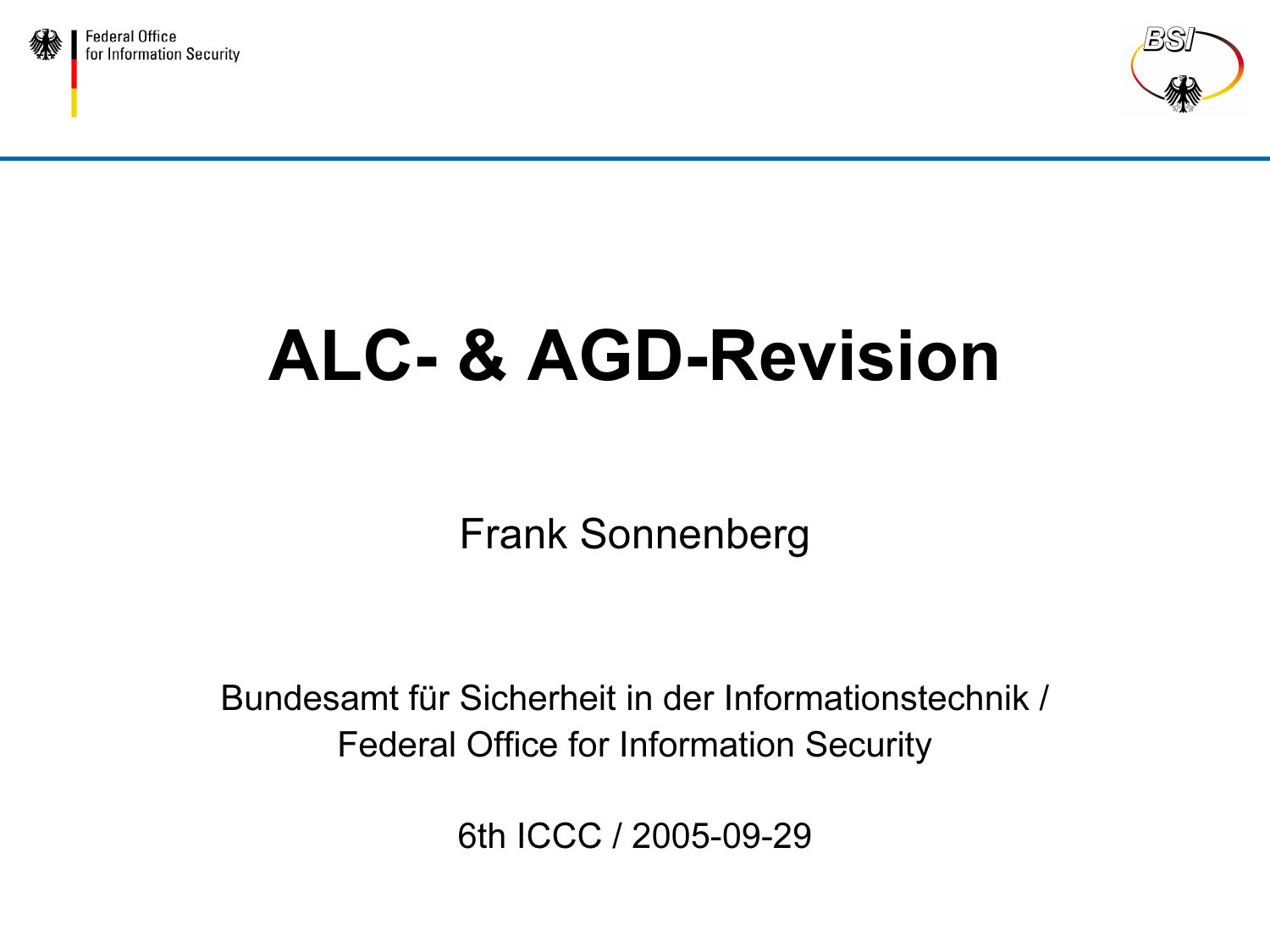



### Presentation Content

- •Motivation for the Revision
- • Development Strategy and Realisation of the ALC- & AGD-Rewrite
- • Overview of the main changes in the new ALC- and AGD-Families
- •Benefit after the Revision
- •**Summary**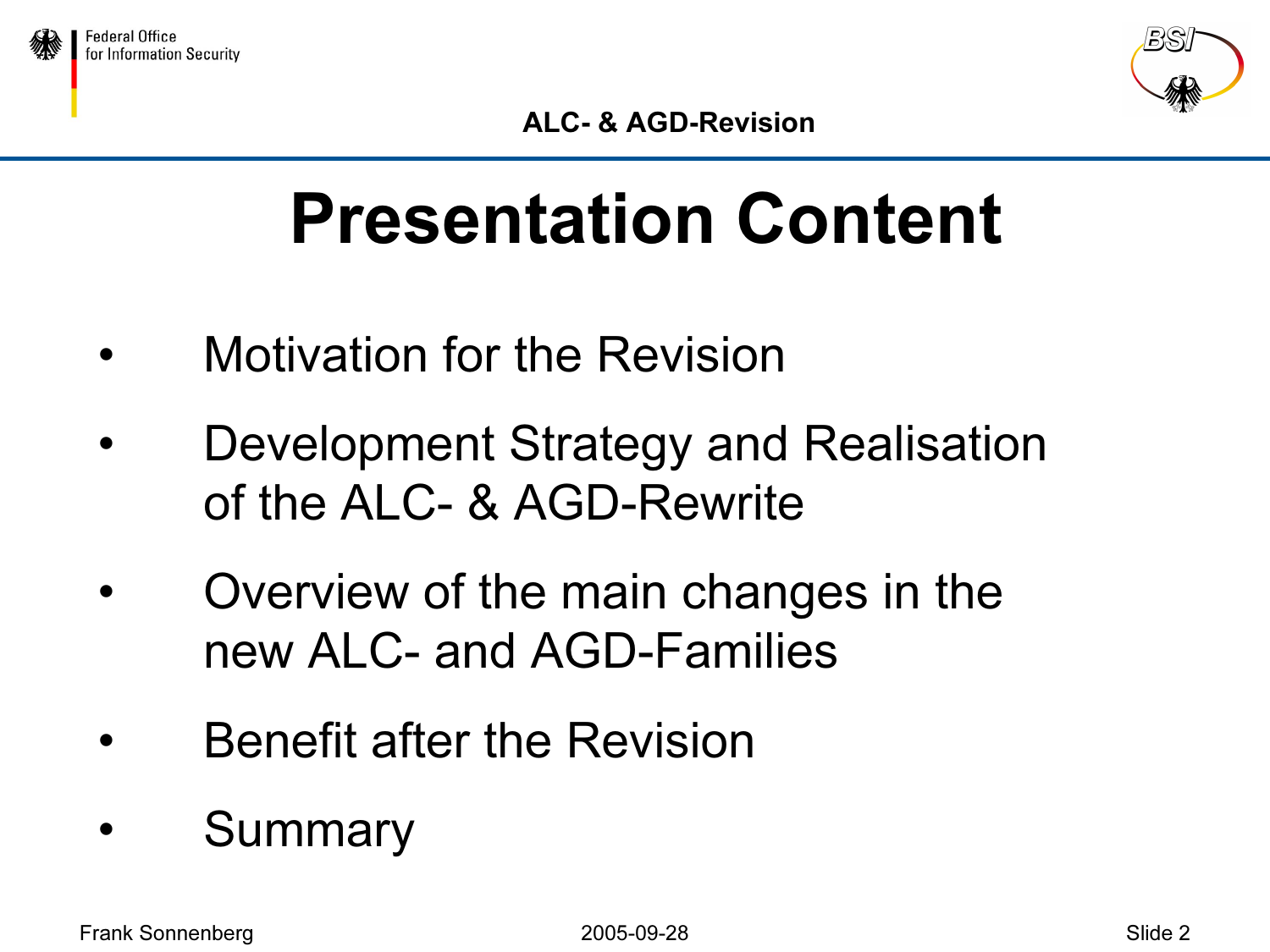



### Reasons for the Revision

- • Redundant evaluation activities throughout the ALC-, ACM-, ADO- & AGD-classes
- • Integration of requirements which were misplaced in AVA\_MSU into AGD
- • Misunderstandings coming from the ALC-, ACM- & ADO Terminology
- •Numerous ALC-, ACM- & AGD- relevant RIs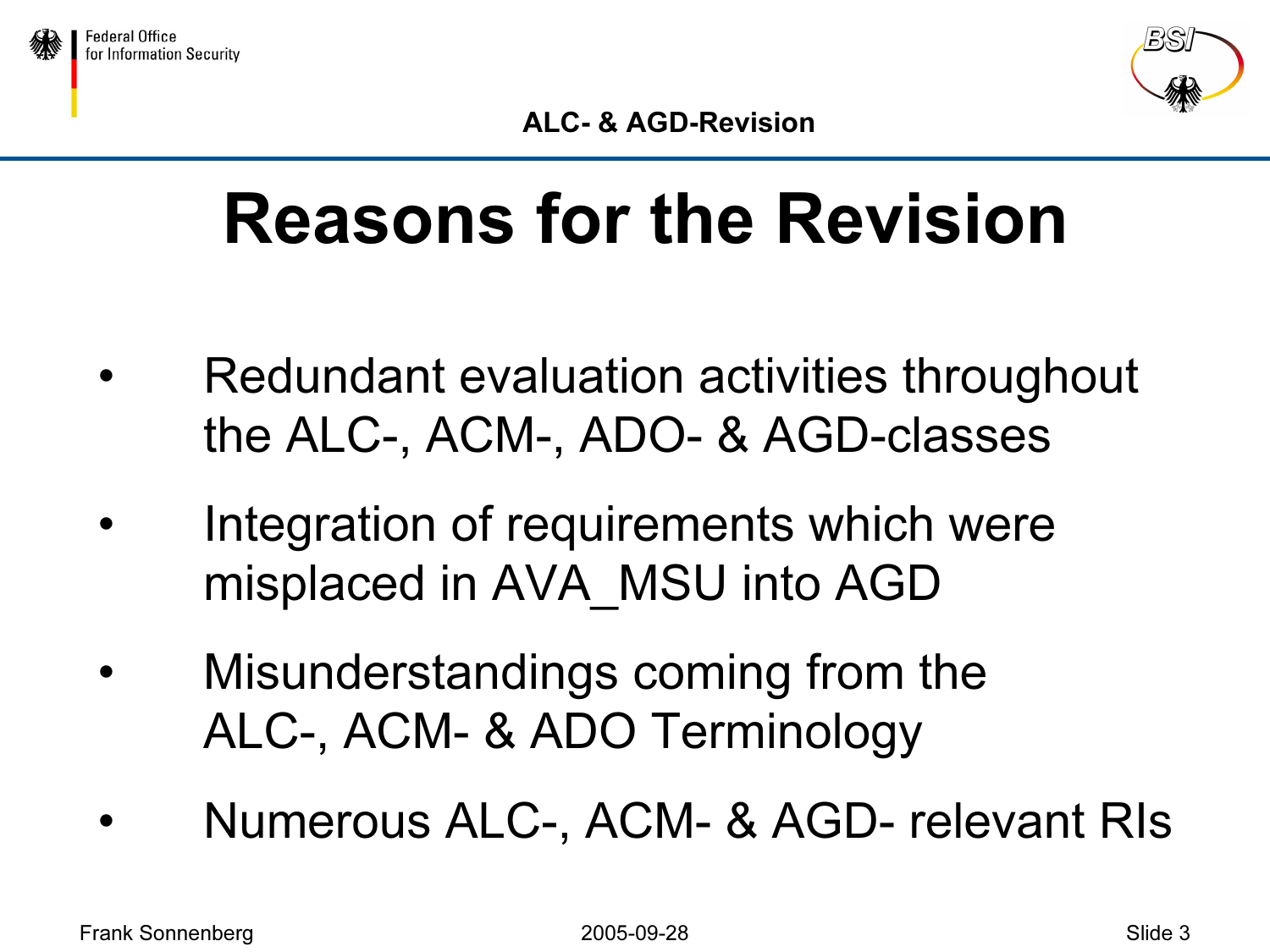



### Motivation for the Revision

#### The aim of the ALC- and AGD-Revision

have primarily been to eliminate redundancies

... and to enhance clarification of the evaluation work,

... not to modify the contents of the concerned classes.

However, minor changes of the contents should be made whenever sensible and helpful for the Revision.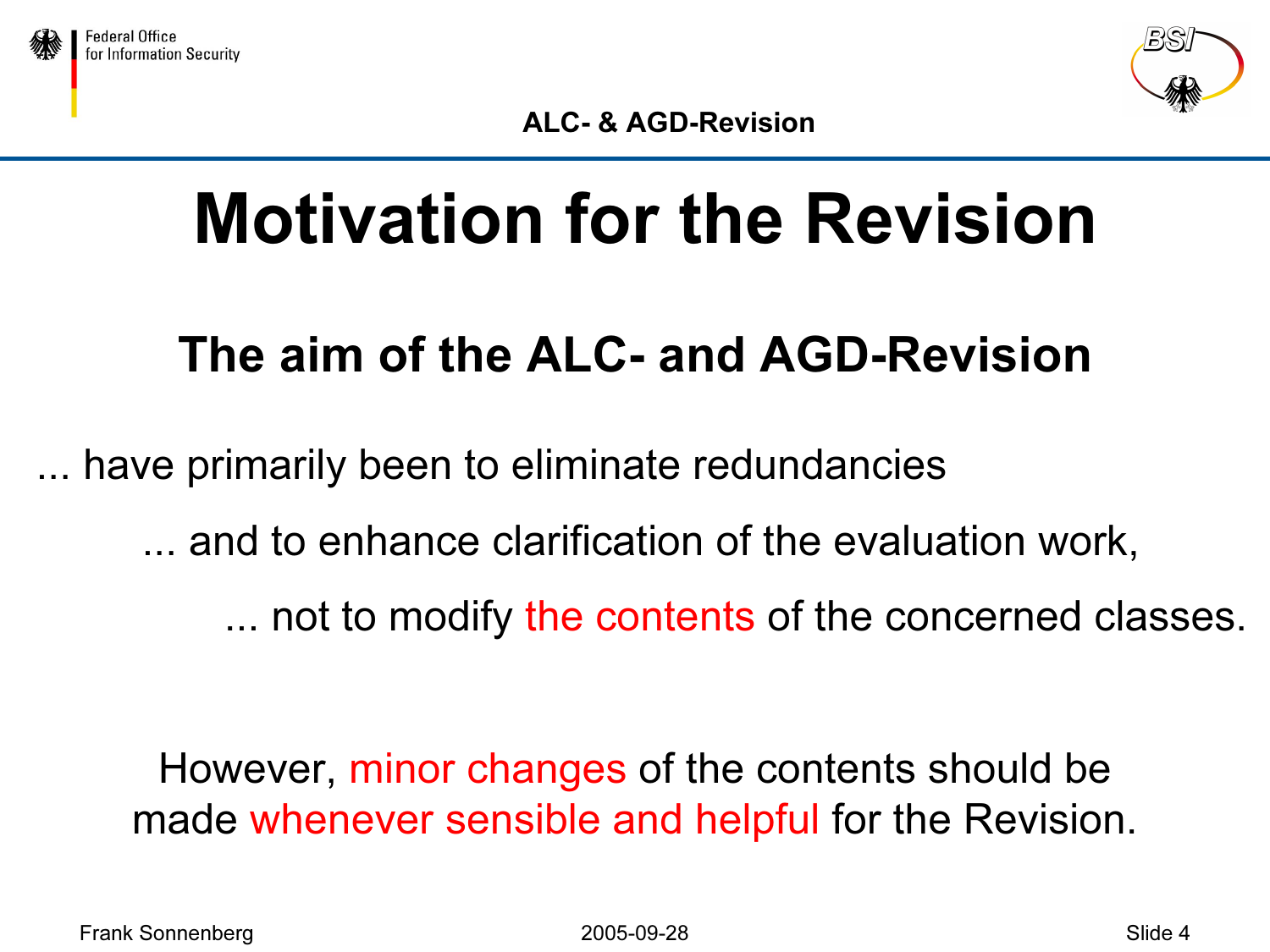







Frank Sonnenberg Slide 5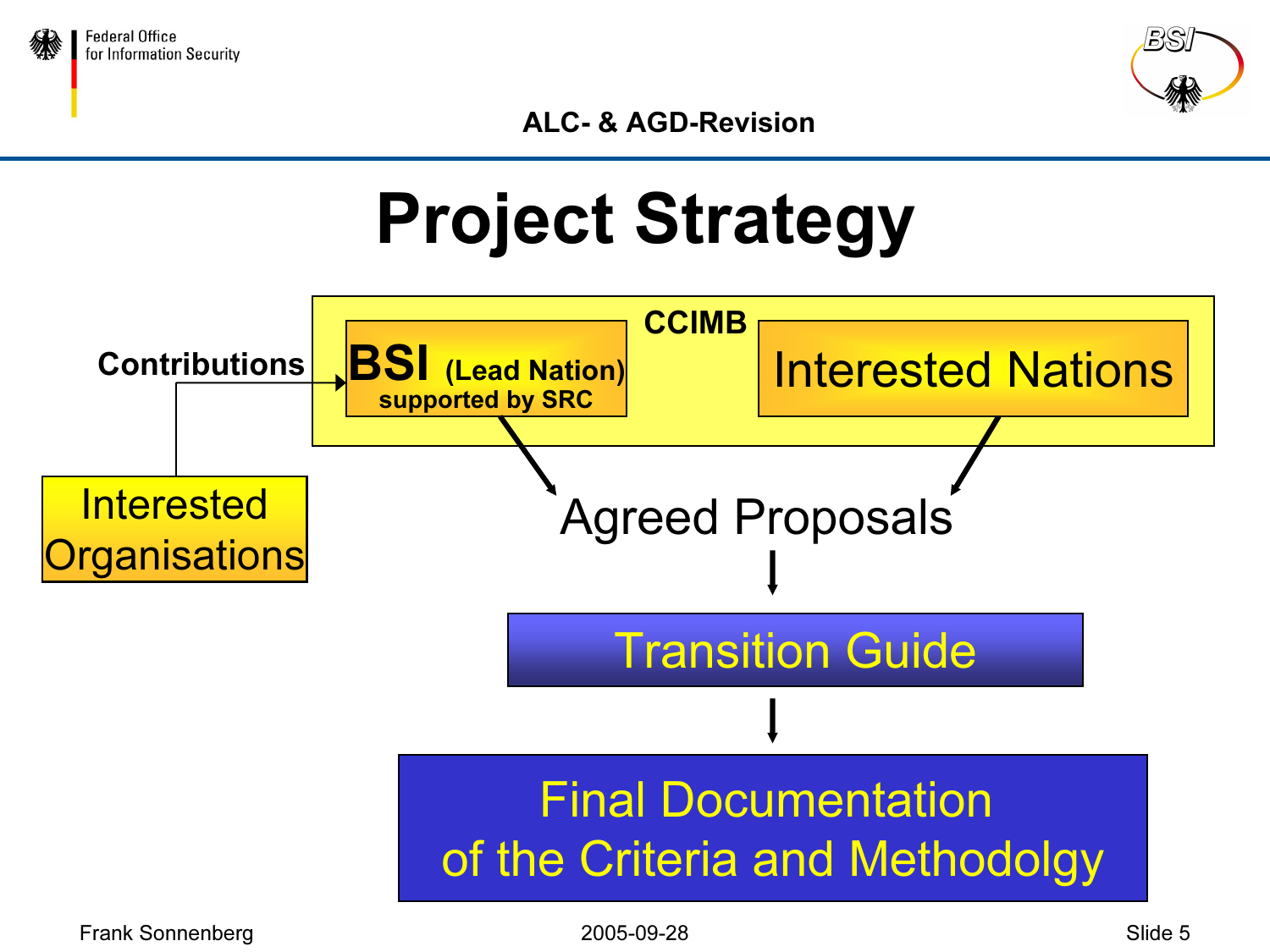



### Development Strategy

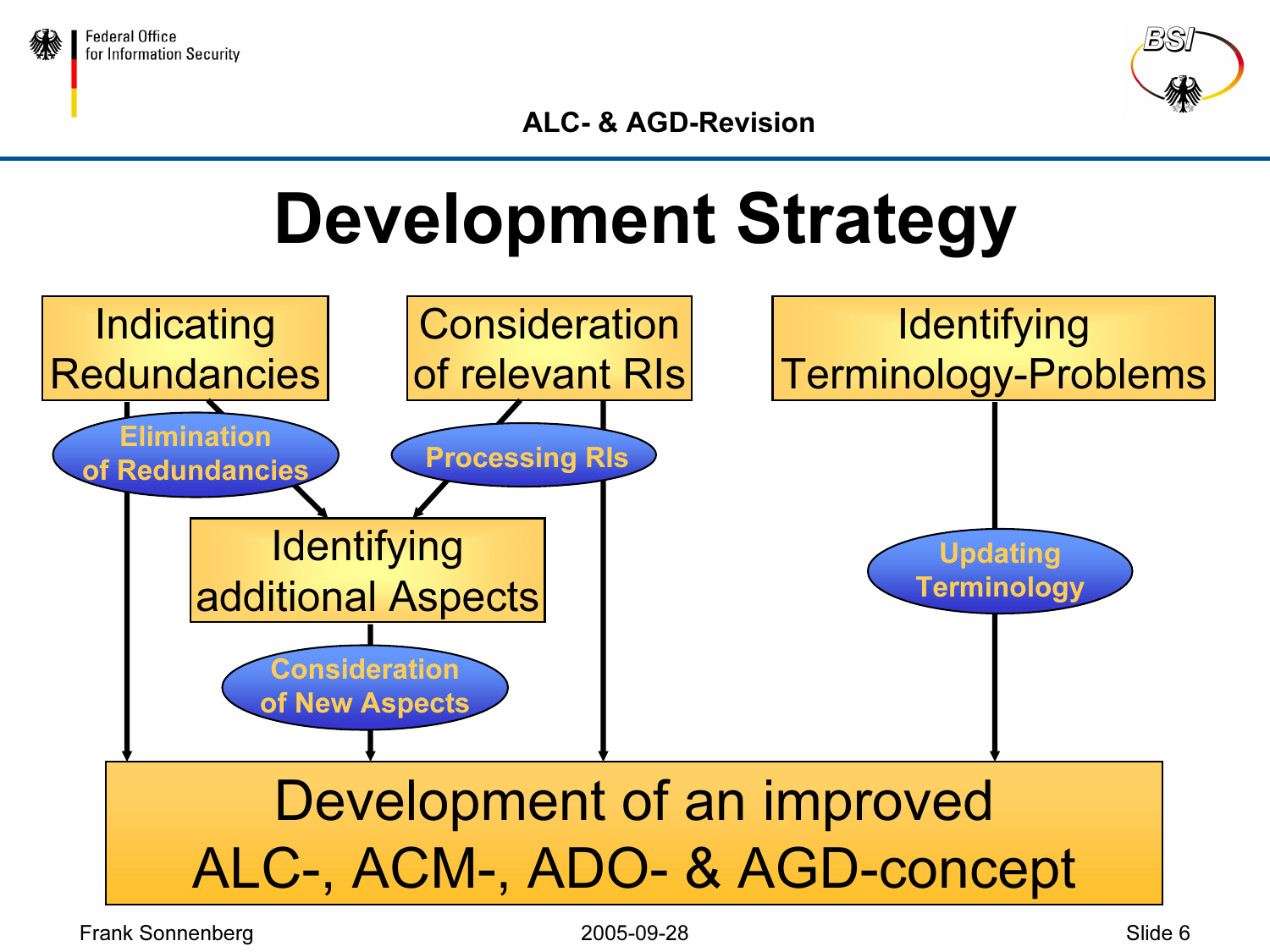



#### Development Period

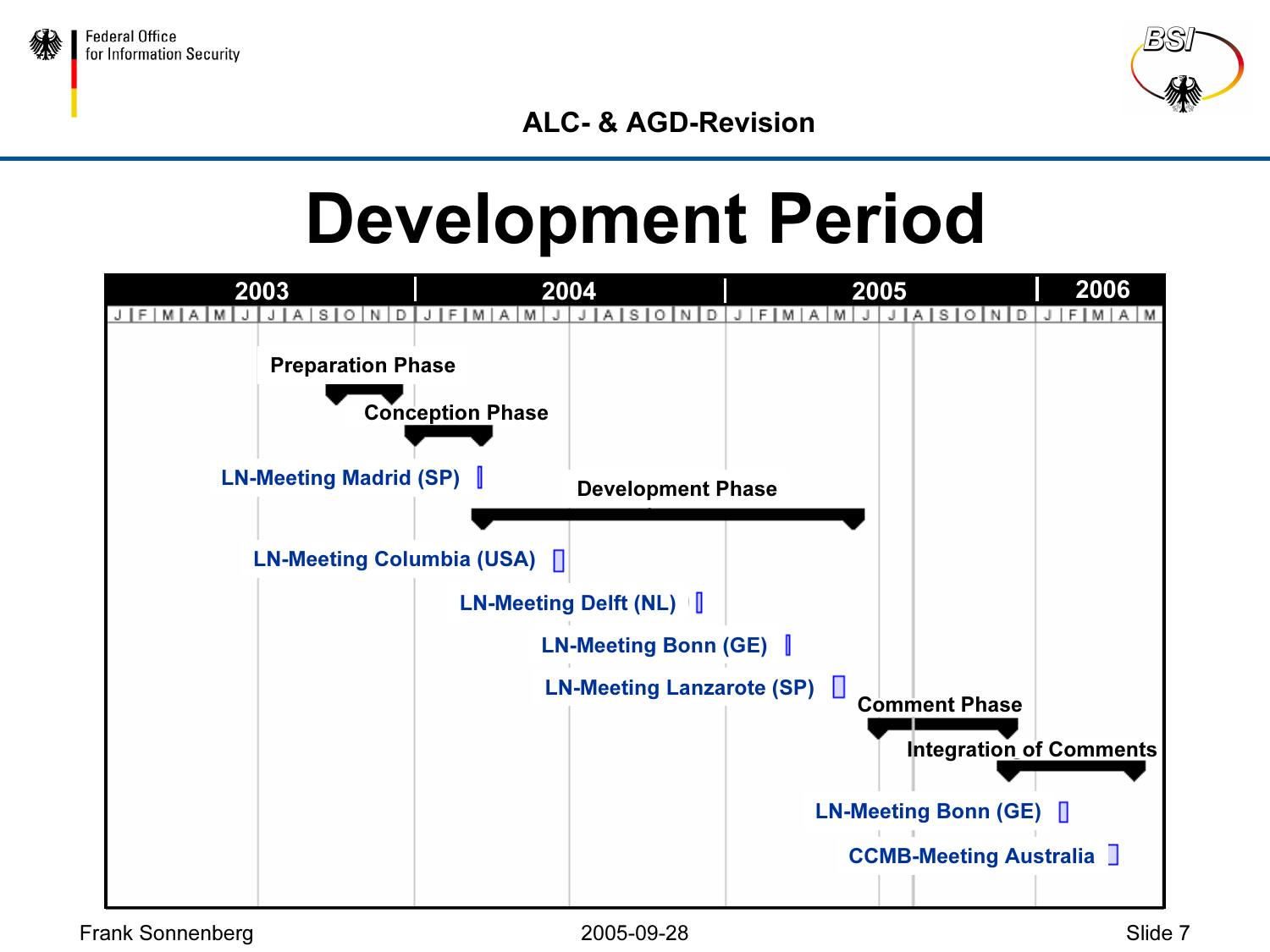



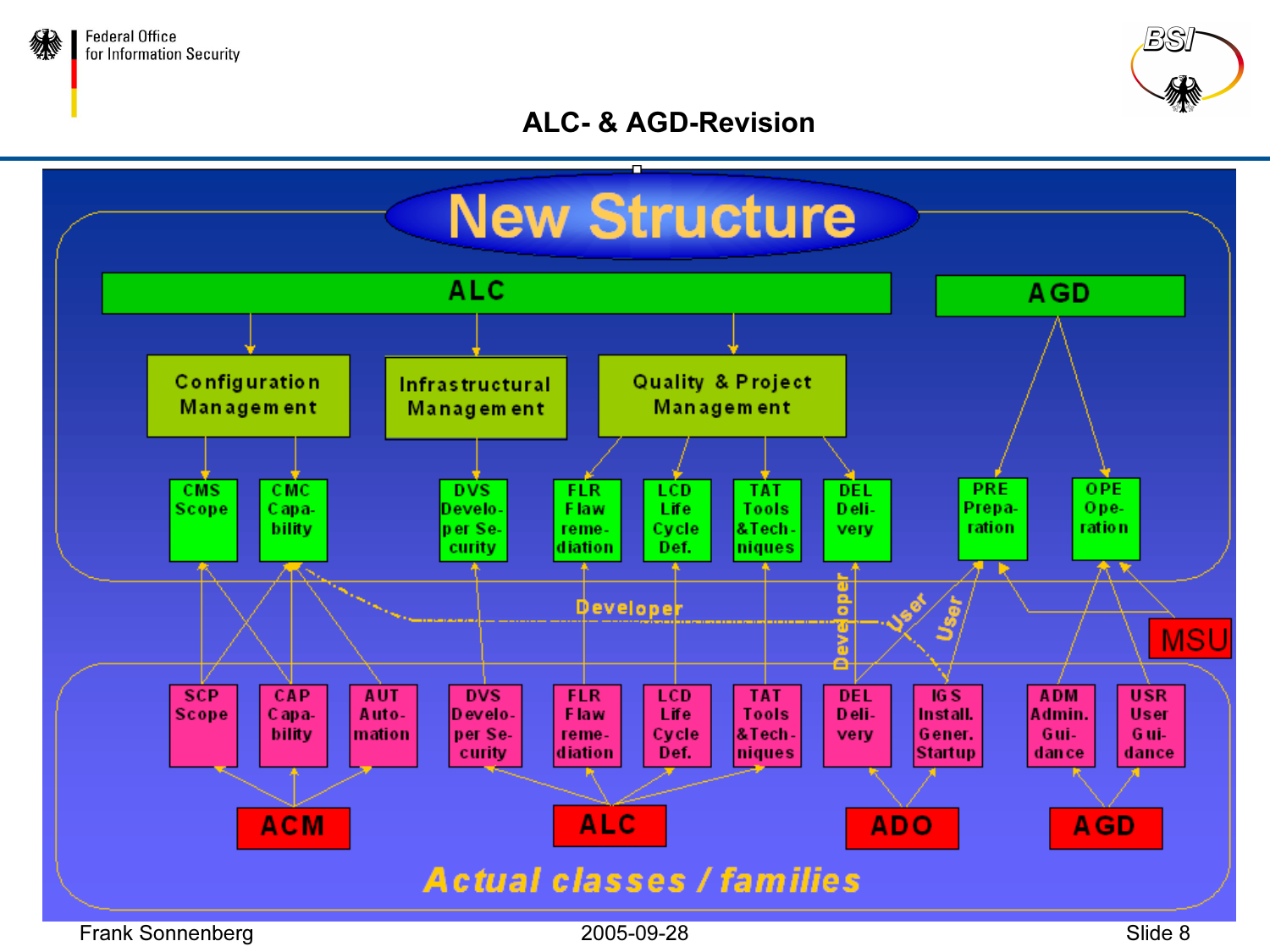



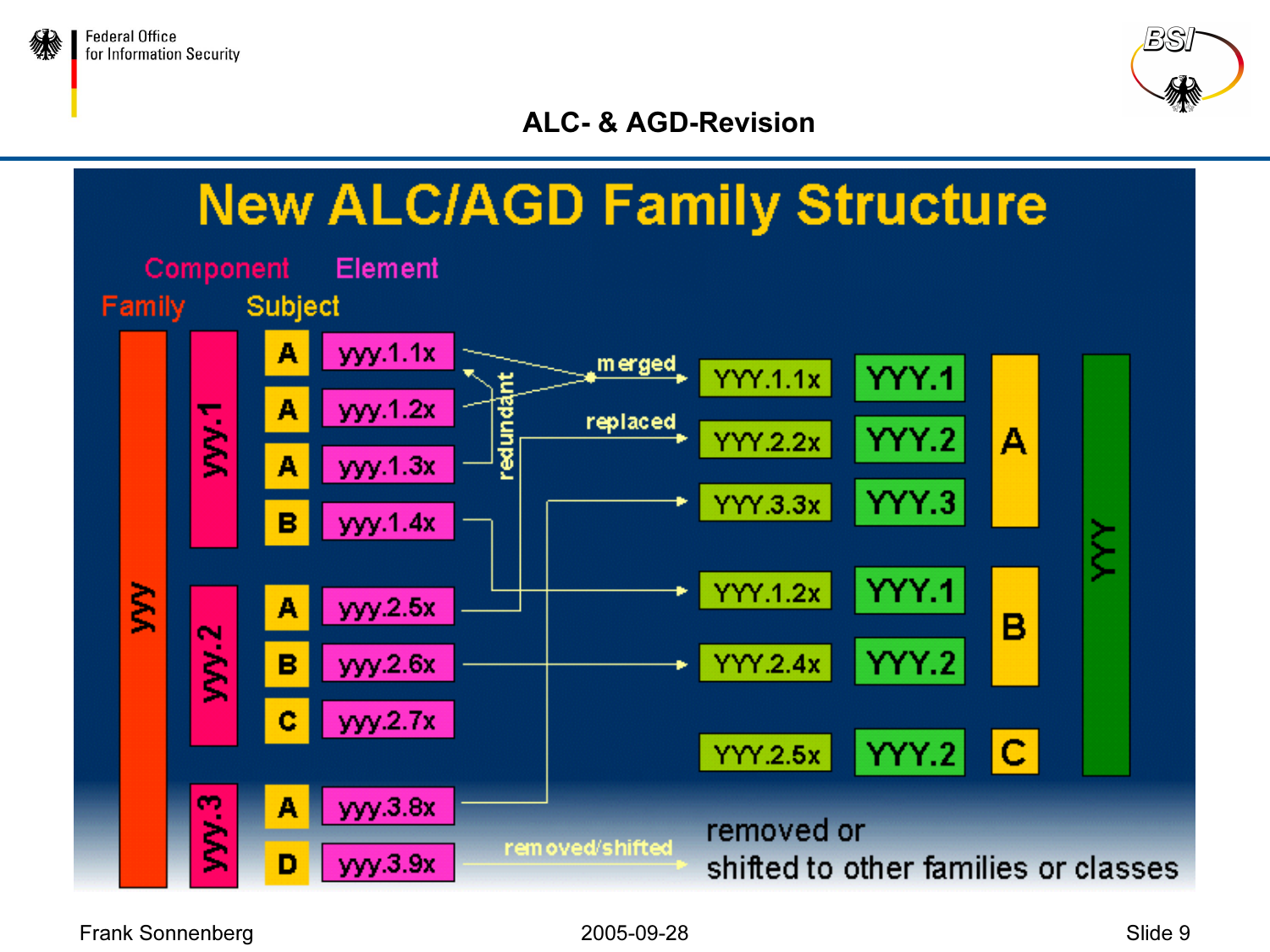



#### The new ALC Families CMC & CMS

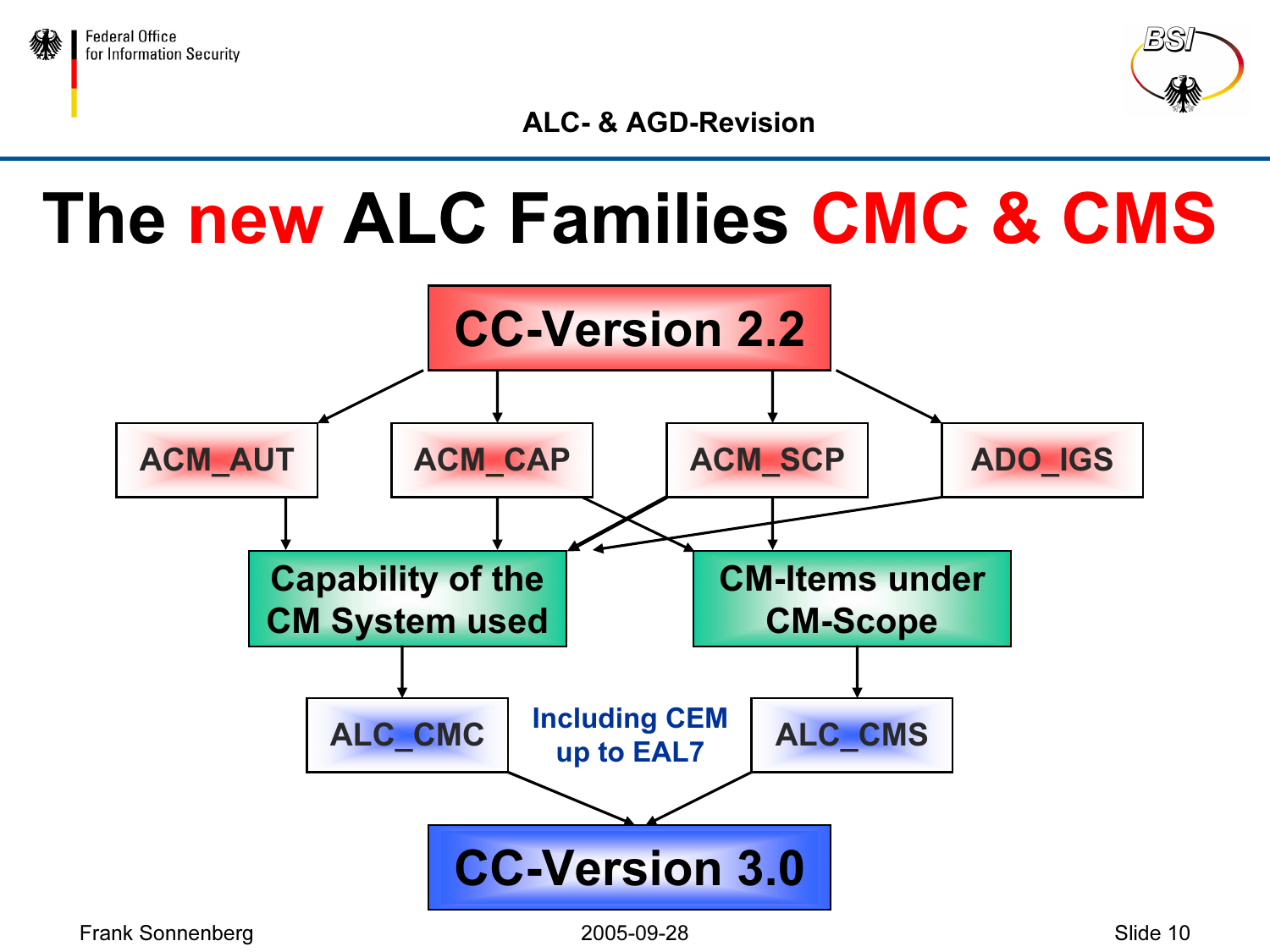



#### The updated ALC Family DVS

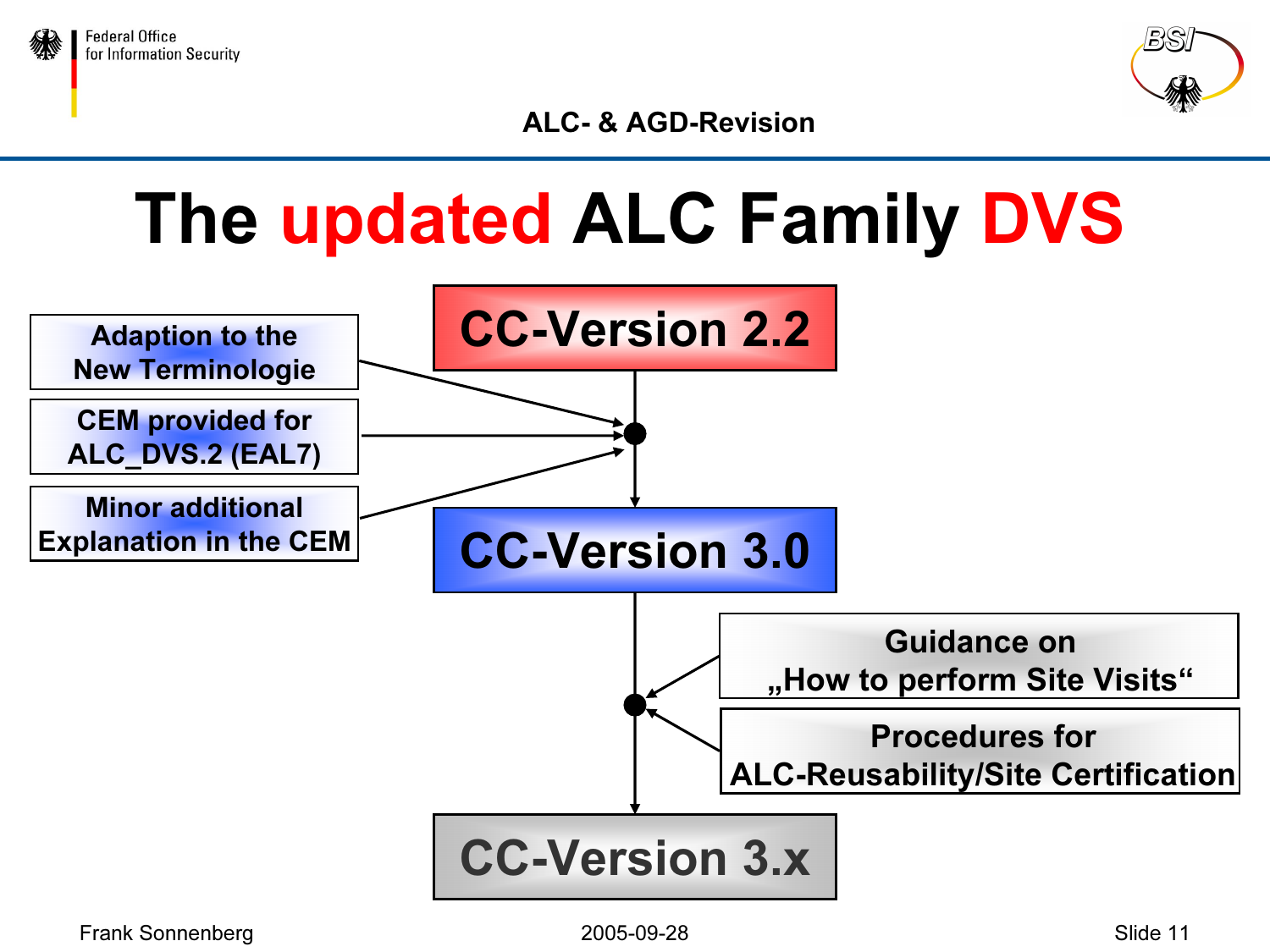



#### The untouched ALC Family FLR

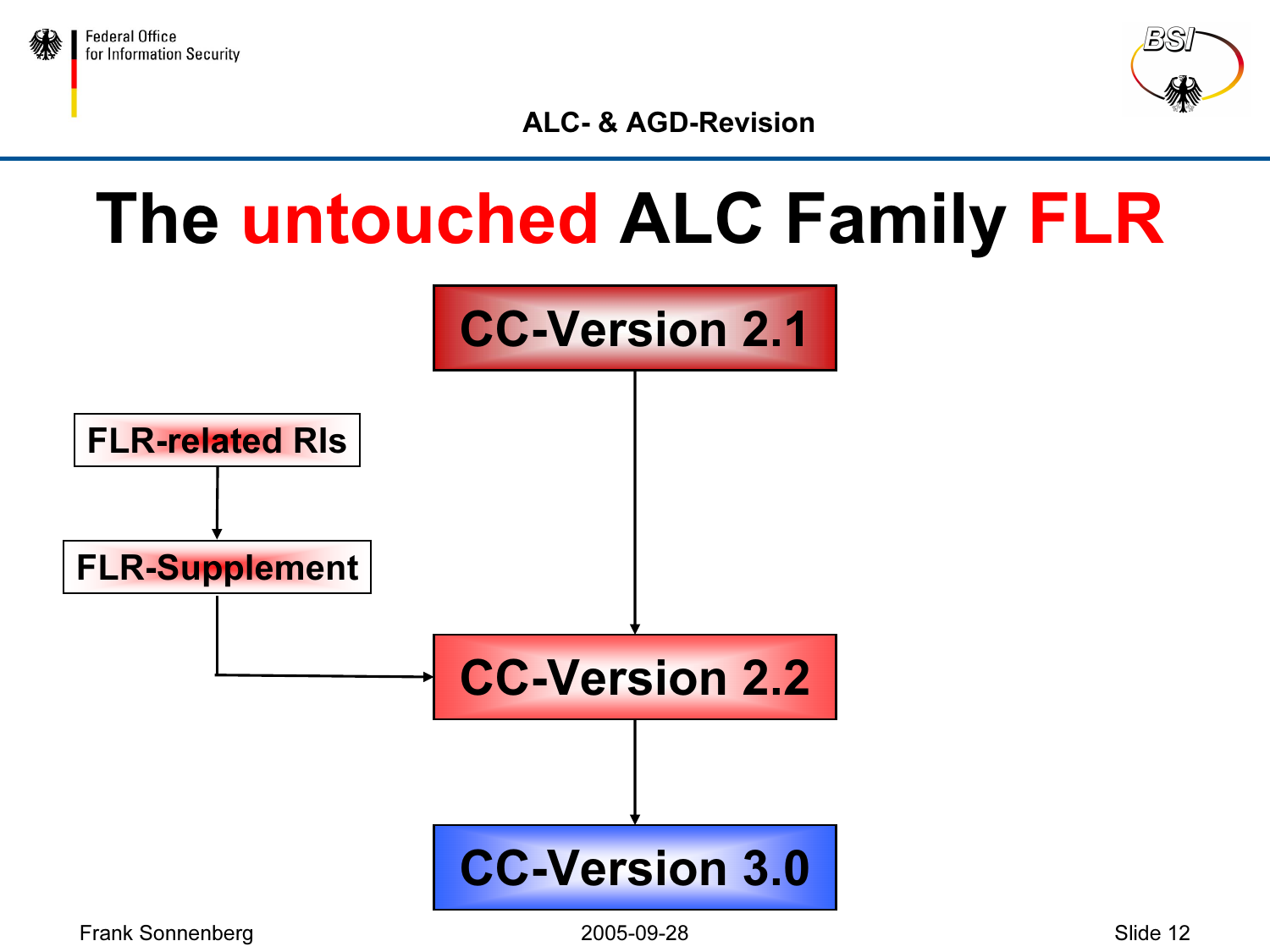



#### The clarified ALC Family LCD

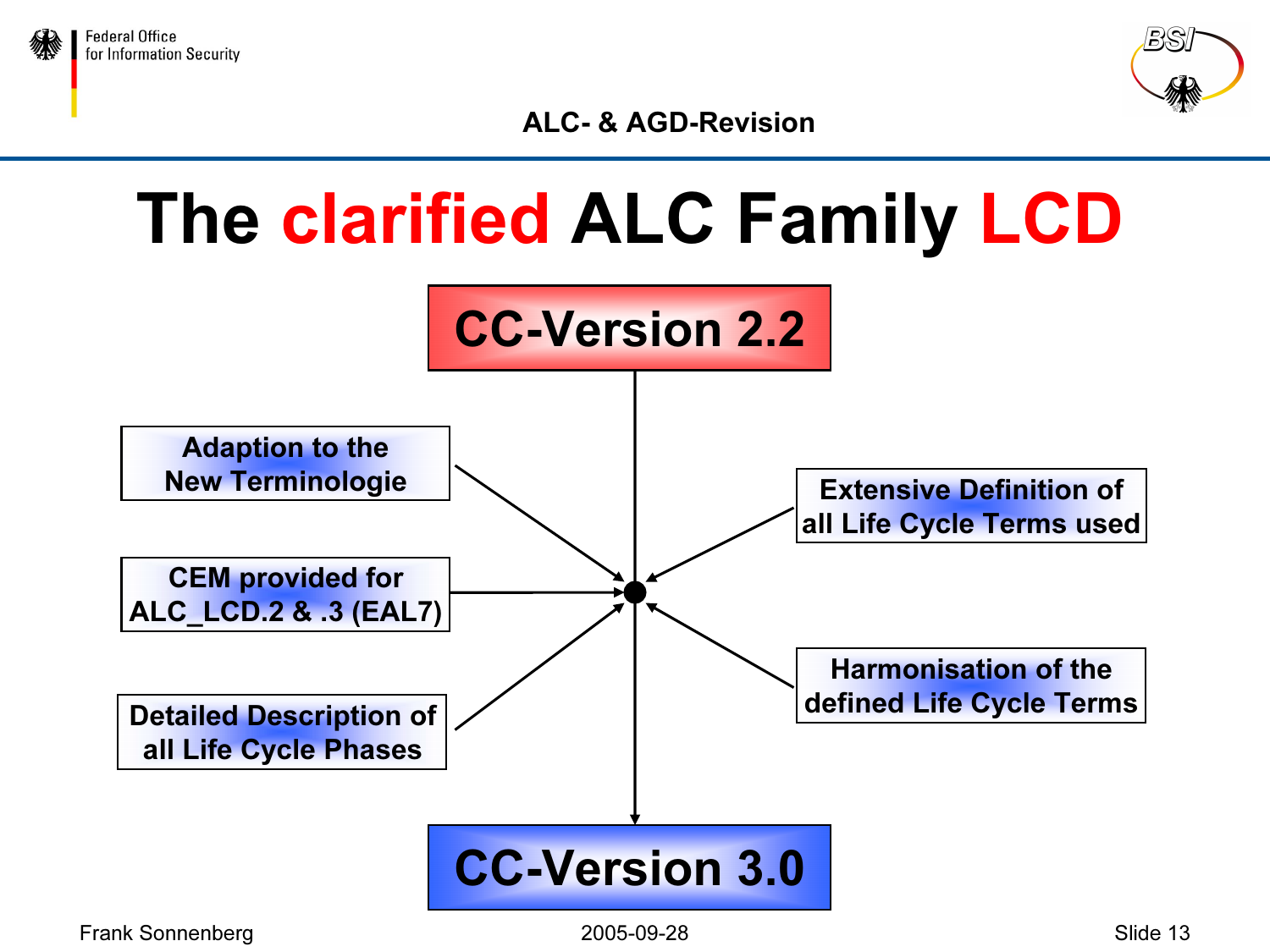



#### The completed ALC Family TAT

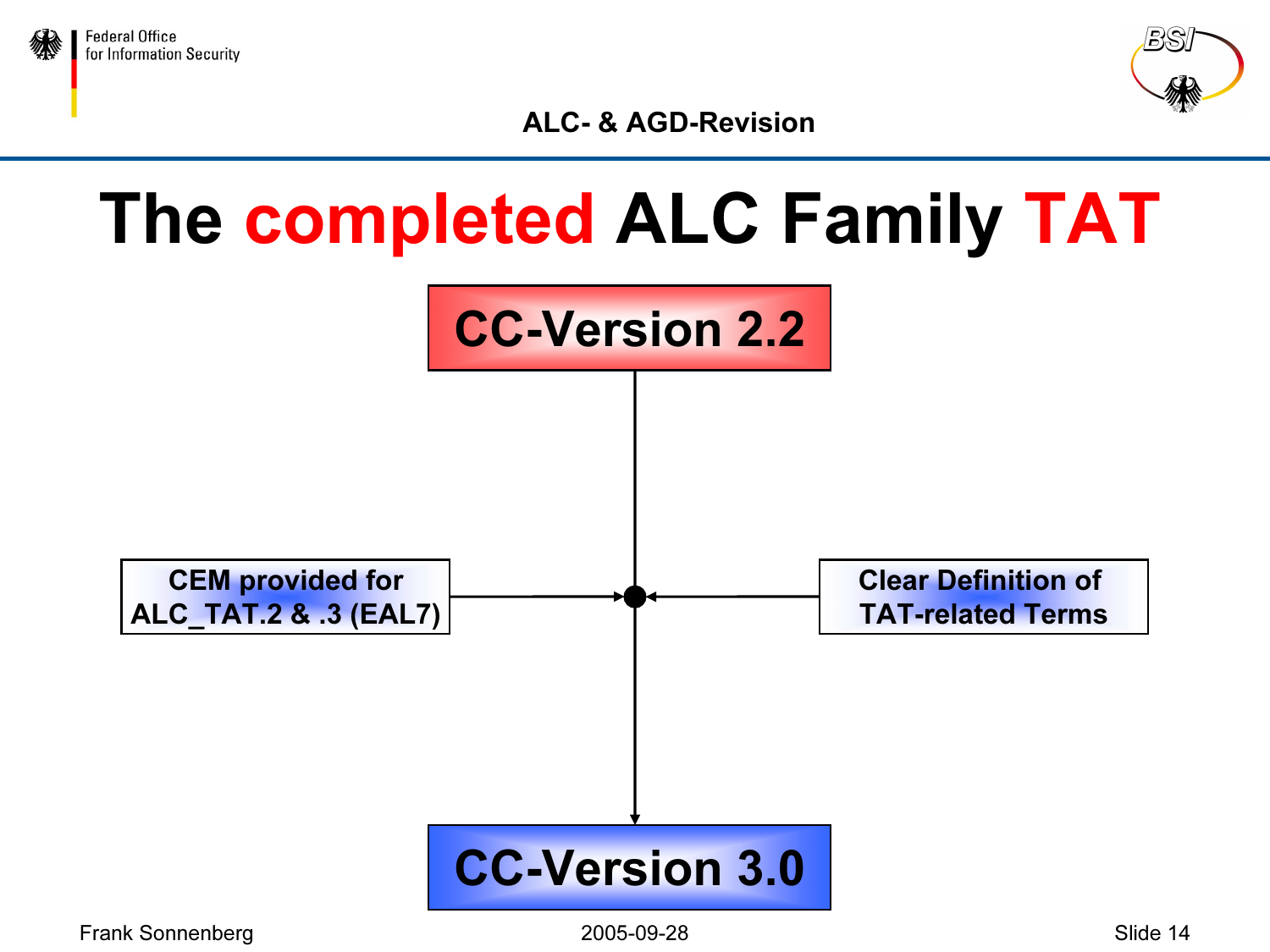



#### The integrated ALC Family DEL

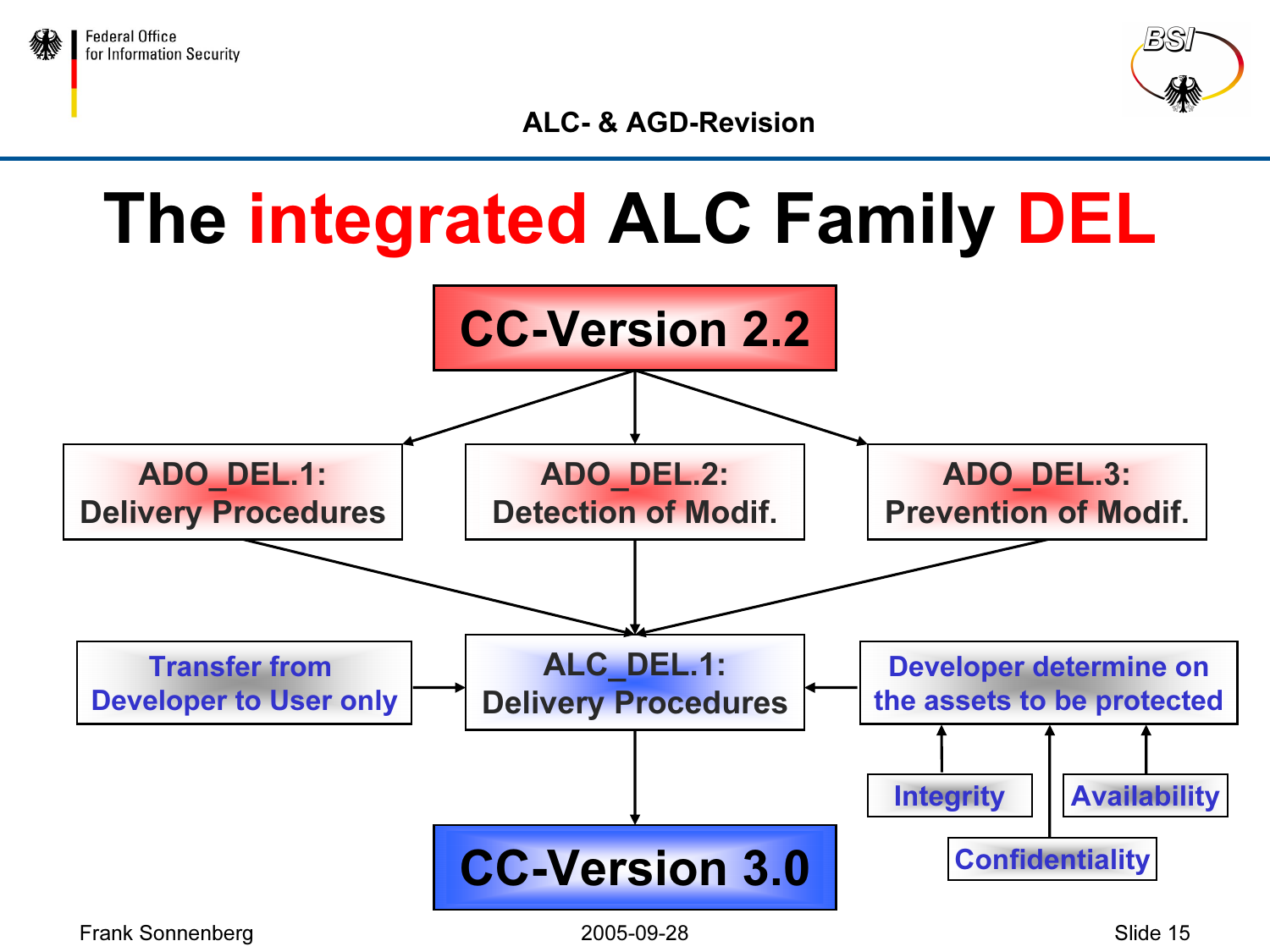



### The merged AGD Family OPE

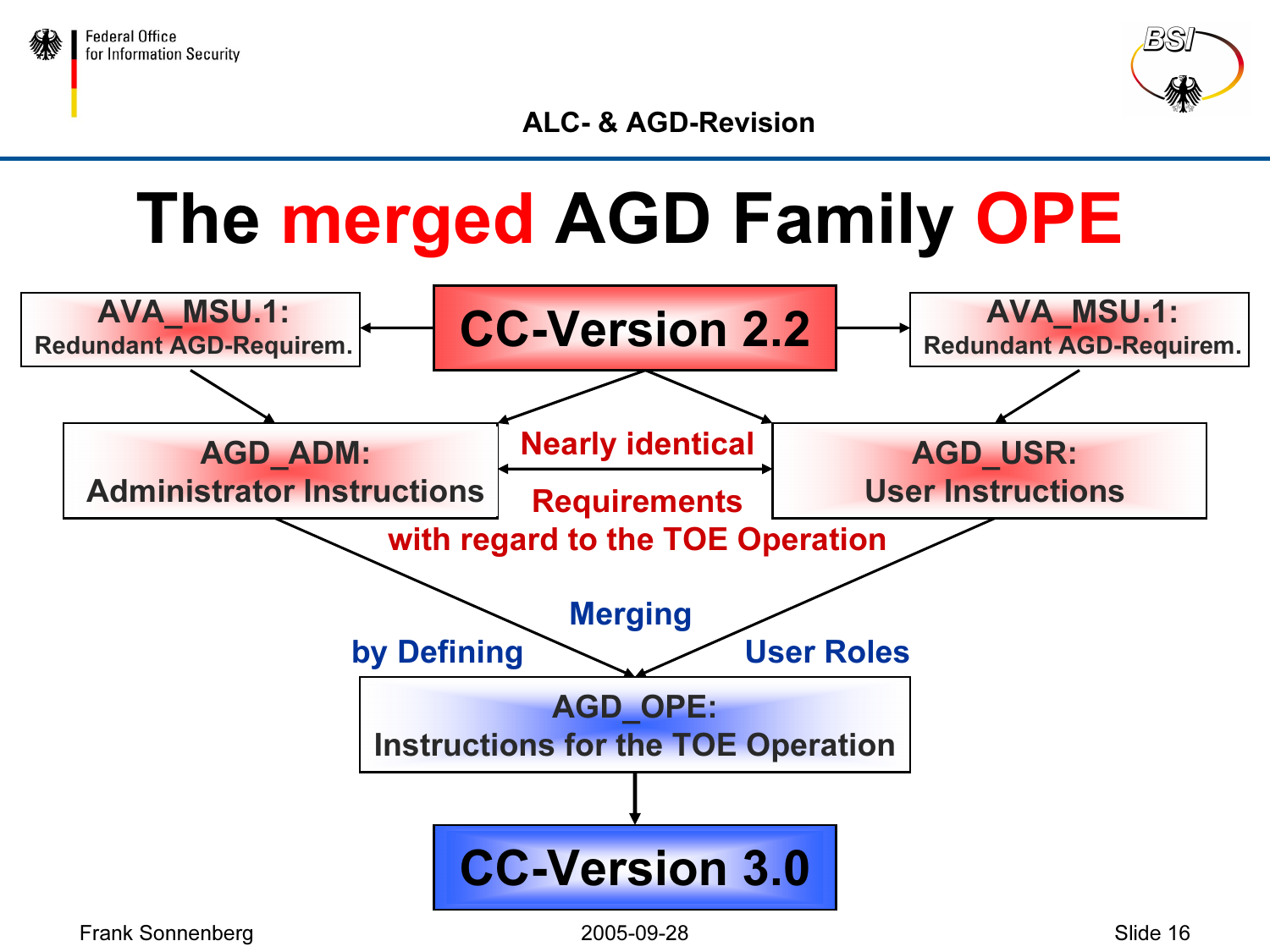



#### The complementary AGD Family PRE

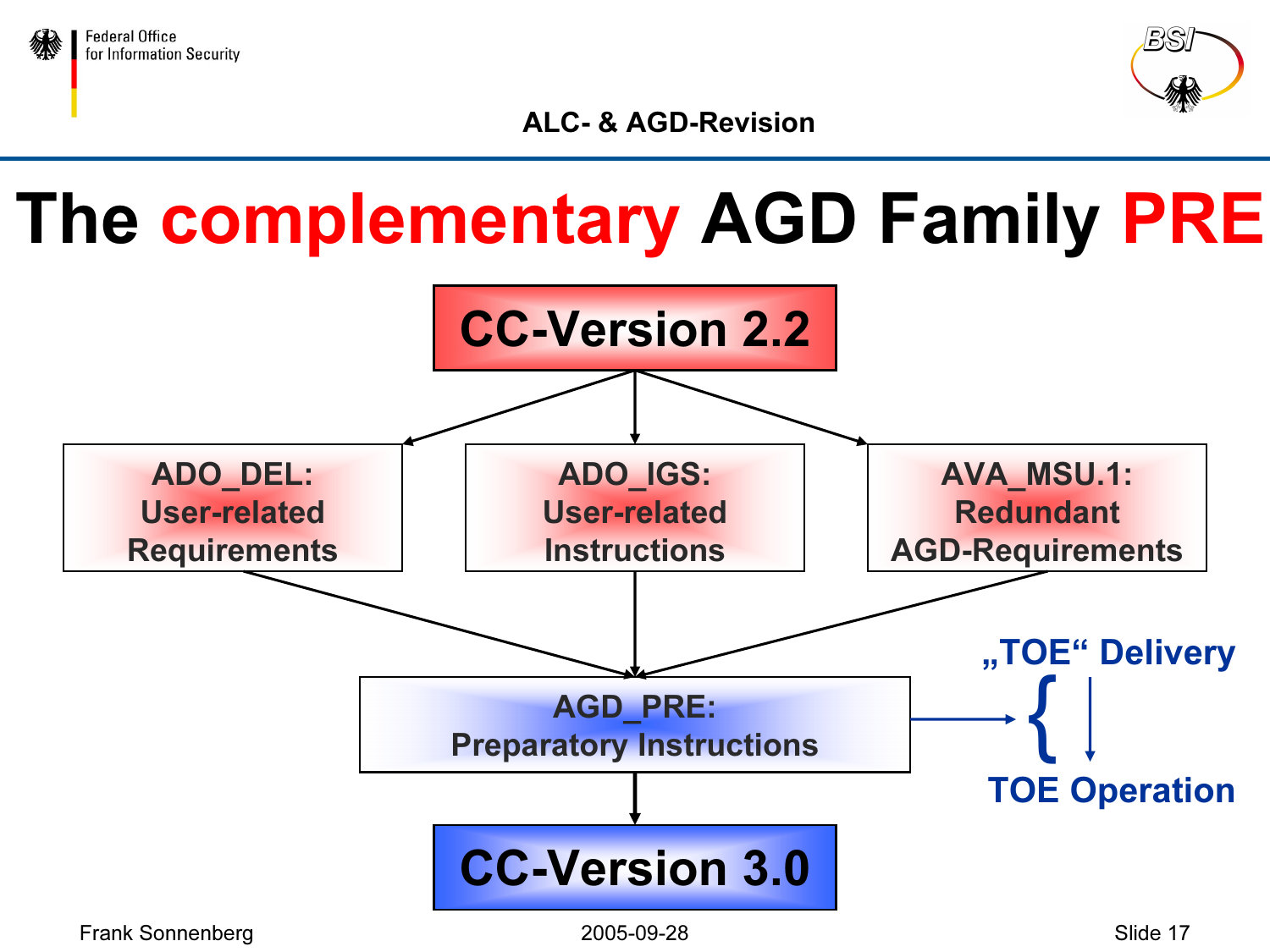



## Benefit of the new ALC & AGD (I)

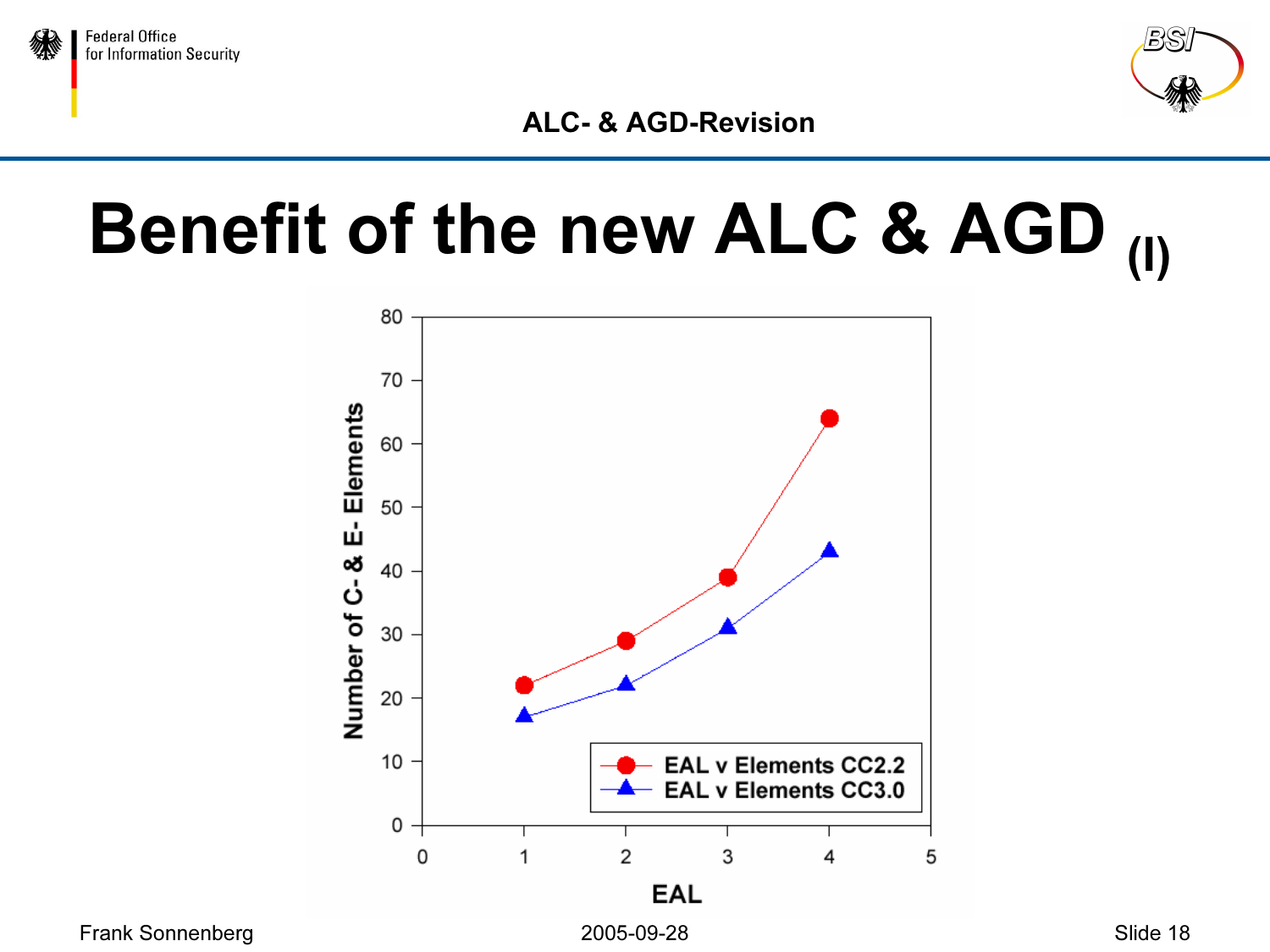



## Benefit of the new ALC & AGD (II)



Frank Sonnenberg and Europe 2005-09-28 and 2005-09-28 Slide 19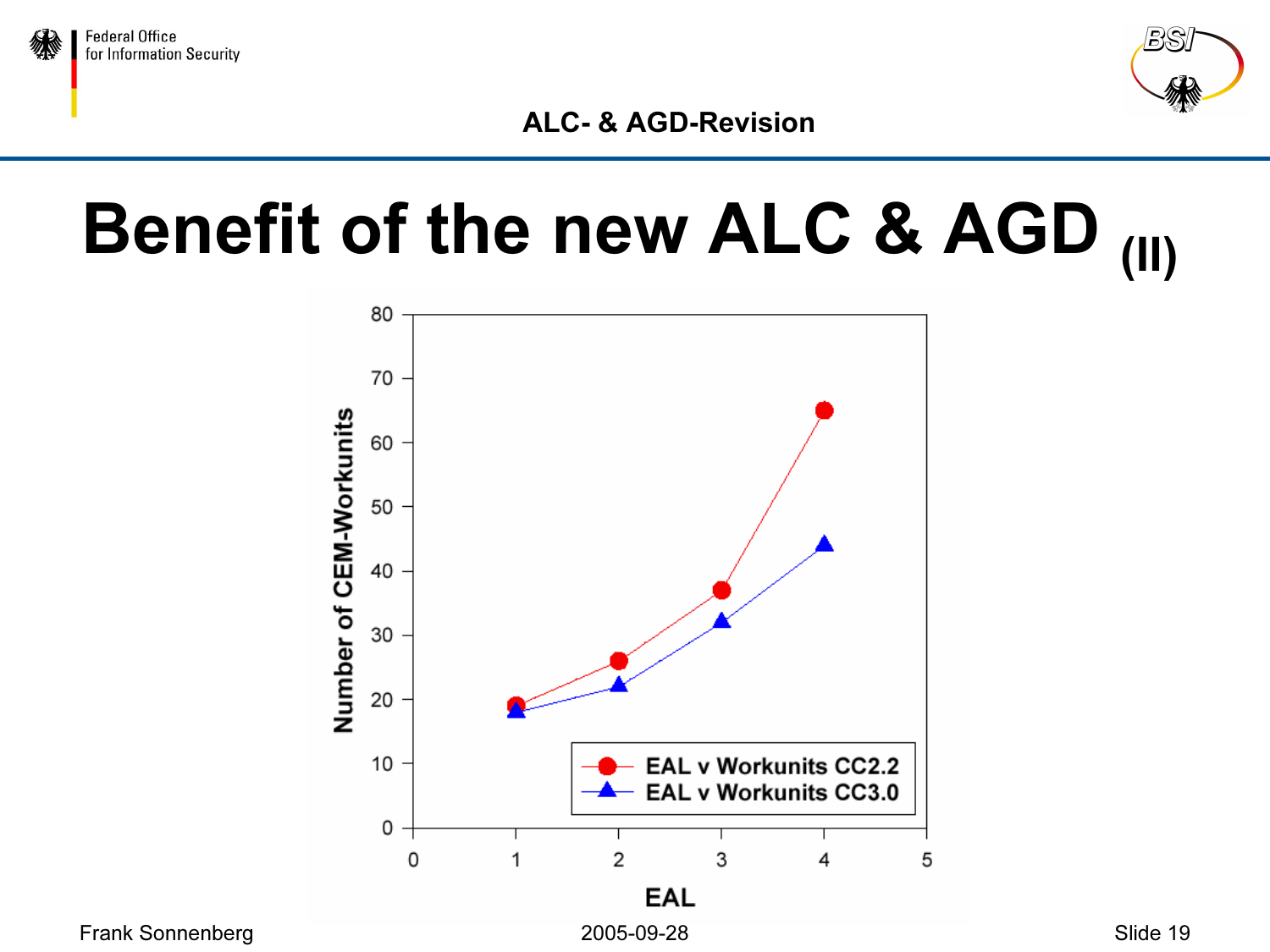



## Summary<sub>(I)</sub>

- •28 RIs have been solved and/or considered
- • The ALC- and AGD-Terminology has been redefined where necessary
- • The old ALC, ACM, ADO and AGD Classes have been reorganised by elimination of redundancies
- • Several new aspects have been taken into account
- •Development of a complete ALC-CEM for EAL > 4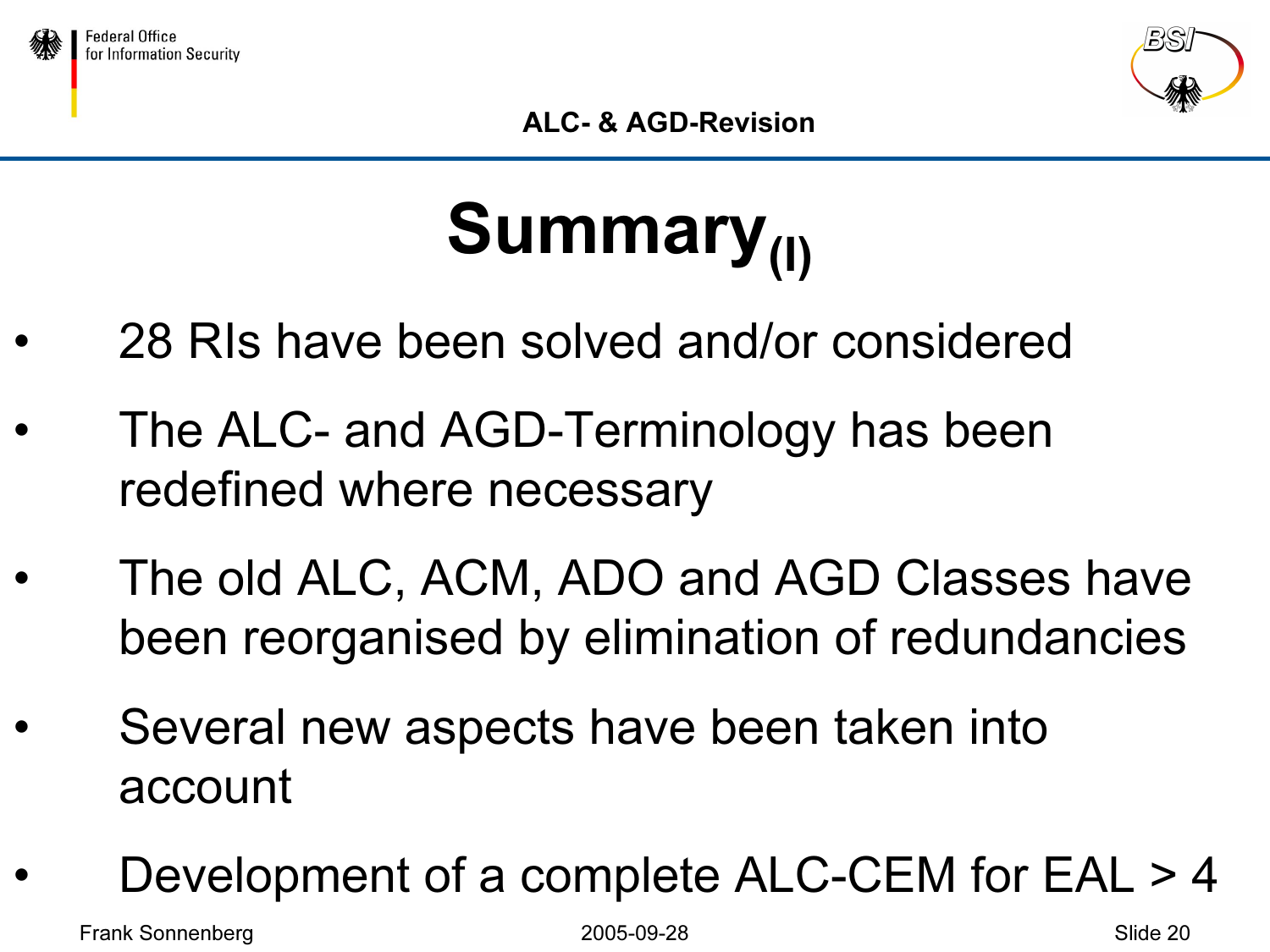



# Summary<sub>(II)</sub>

- • The internal Structure of all ALC and AGDFamilies has been changed
- • Elimination of Redundancies between AGD and AVA\_MSU
- • A Transition Guide is provided which explains all ALC & AGD related changes
	- The new ALC leads to an efficient evaluation process which reduces evaluation time and money

Frank Sonnenberg 2005-09-28 Slide 21

•